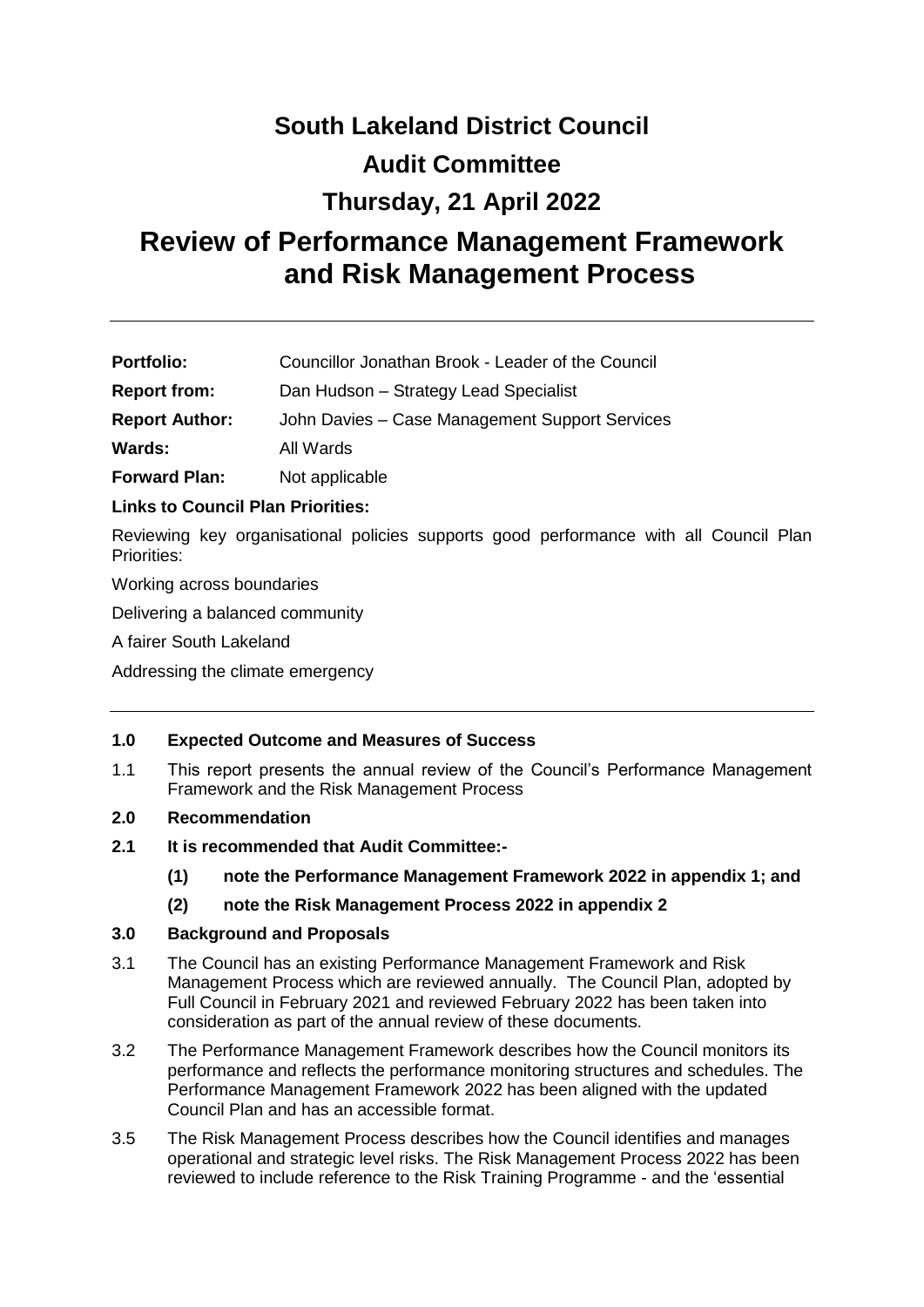status' of training for key roles. Also improved clarity regarding positive and negative risks has been provided. The Risk Management Process has an accessible format.

#### **4.0 Appendices Attached to this Report**

| <b>Appendix No.</b> | <b>Name of Appendix</b>               |
|---------------------|---------------------------------------|
|                     | Performance Management Framework 2022 |
|                     | <b>Risk Management Process 2022</b>   |

#### **5.0 Consultation**

5.1 Officers have reviewed best practice relating to performance and risk management.

#### **6.0 Alternative Options**

6.1 No alternative options recommended – performance and risk policies require regular review as they form an essential element of corporate governance arrangements.

#### **7.0 Implications**

#### **Financial, Resources and Procurement**

7.1 There are no financial, resources or procurement implications are associated with the reviewed documents.

#### **Human Resources**

7.2 There are no resource implications are associated with the reviewed documents.

#### **Legal**

7.3 There are no legal implications associated with the reviewed documents.

#### **Health and Sustainability Impact Assessment**

- 7.4 Have you completed a Health and Sustainability Impact Assessment? No
- 7.5 If you have not completed an Impact Assessment, please explain your reasons: Reviewing performance management and risk management policies has a positive impact on performance with Council Plan priorities.

#### 7.6 Summary of Health and Sustainability Impacts

|                                      |                                                                                      | <b>Positive</b> | <b>Neutral</b> | <b>Negative</b> | <b>Unknown</b> |
|--------------------------------------|--------------------------------------------------------------------------------------|-----------------|----------------|-----------------|----------------|
| <b>Environment</b><br>and Health     | Greenhouse gases<br>emissions                                                        | X               |                |                 |                |
|                                      | <b>Air Quality</b>                                                                   | X               |                |                 |                |
|                                      | <b>Biodiversity</b>                                                                  | X               |                |                 |                |
|                                      | Impacts of Climate<br>Change                                                         | X               |                |                 |                |
|                                      | Reduced or zero<br>requirement for energy,<br>building space, materials<br>or travel | X               |                |                 |                |
|                                      | <b>Active Travel</b>                                                                 | X               |                |                 |                |
| <b>Economy and</b><br><b>Culture</b> | Inclusive and sustainable<br>development                                             | X               |                |                 |                |
|                                      | Jobs and levels of pay                                                               | X               |                |                 |                |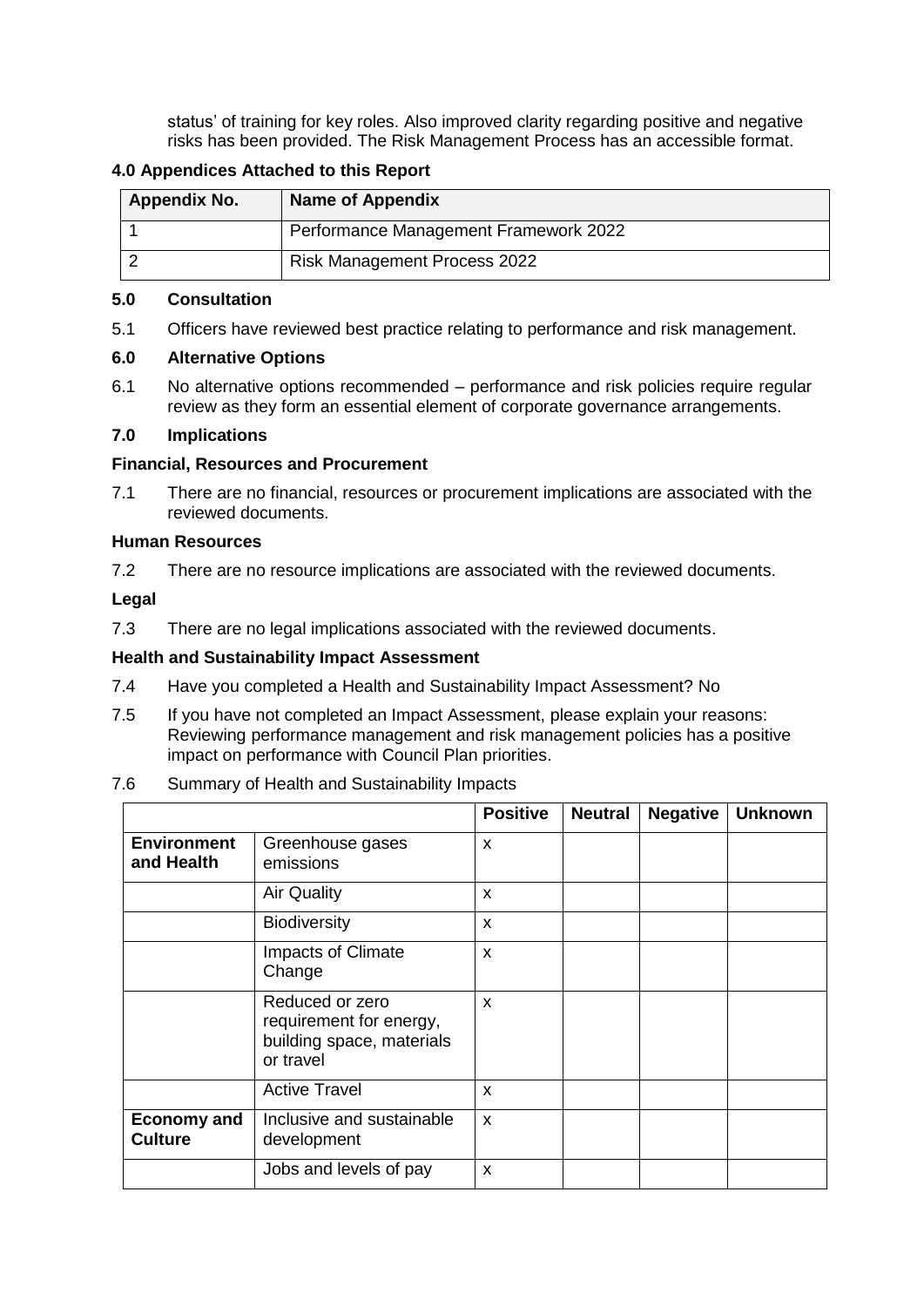|                                          | Healthier high streets              | X |  |  |
|------------------------------------------|-------------------------------------|---|--|--|
|                                          | Culture, creativity and<br>heritage | X |  |  |
| <b>Housing and</b><br><b>Communities</b> | Standard of housing                 | X |  |  |
|                                          | Access to housing                   | х |  |  |
|                                          | Crime                               | х |  |  |
|                                          | Social connectedness                | X |  |  |

#### **Equality and Diversity**

- 7.7 Have you completed an Equality Impact Analysis? No
- 7.8 If you have not completed an Impact Analysis, please explain your reasons: Reviewing performance management and risk management policies has a positive impact on performance with Council Plan priorities.
- 7.9 Summary of Equality and Diversity impacts

| Please indicate: $P =$ Positive impact; $0 =$ Neutral; N = Negative; Enter "X" |   |   |              |   |
|--------------------------------------------------------------------------------|---|---|--------------|---|
| Age                                                                            | P | X | 0            | N |
| <b>Disability</b>                                                              | P | X | 0            | N |
| Gender reassignment (transgender)                                              | Р | X | 0            | N |
| Marriage & civil partnership                                                   | P | X | 0            | N |
| <b>Pregnancy &amp; maternity</b>                                               | P | X | $\mathbf{0}$ | N |
| <b>Race/ethnicity</b>                                                          | P | X | 0            | N |
| <b>Religion or belief</b>                                                      | P | X | 0            | N |
| Sex/gender                                                                     | P | X | 0            | N |
| <b>Sexual orientation</b>                                                      | P | X | $\Omega$     | N |
| <b>Armed forces families</b>                                                   | P | X | $\Omega$     | N |
| <b>Rurality</b>                                                                | P | X | $\Omega$     | N |
| Socio-economic disadvantage                                                    | Р | X | 0            | N |

| <b>Risk Management</b>                                                     | <b>Consequence</b>                                                                               | <b>Controls required</b>                                                                      |
|----------------------------------------------------------------------------|--------------------------------------------------------------------------------------------------|-----------------------------------------------------------------------------------------------|
| Not to reviewing performance<br>management and risk<br>management policies | The consequence of not<br>updating policies is to<br>weaken corporate<br>governance arrangements | Policies are updated on an<br>annual basis and<br>approvals sought prior to<br>implementation |

#### **Contact Officers**

John Davies, Case Management Support Services, 01539 733333, [john.davies@southlakeland.gov.uk](mailto:john.davies@southlakeland.gov.uk)